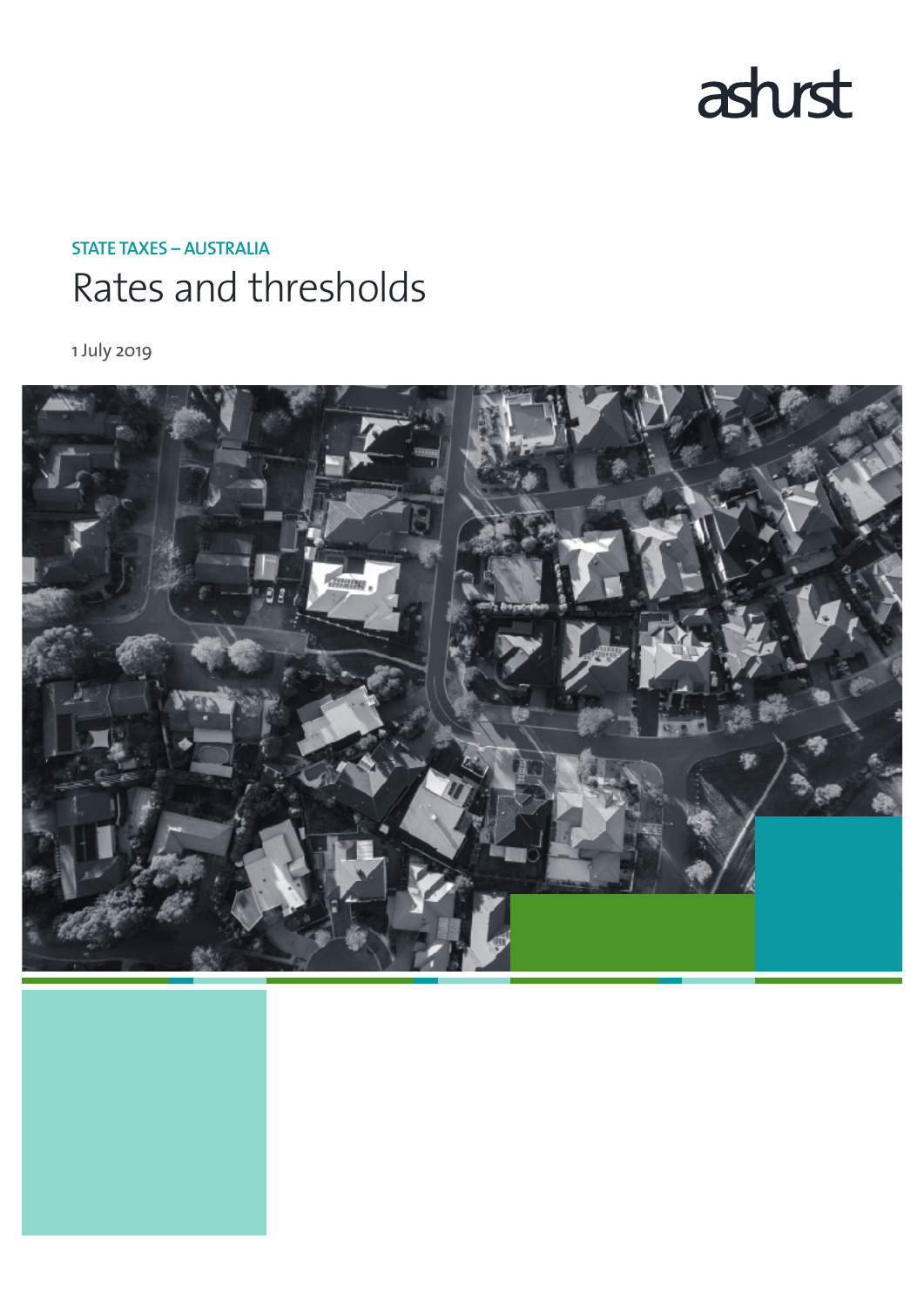# **Table 1: Transfer duty rates**

| <b>State</b>     | Dutiable property <sup>1</sup>                                                                | <b>Threshold</b>          | Rate of duty <sup>2</sup>                                      |
|------------------|-----------------------------------------------------------------------------------------------|---------------------------|----------------------------------------------------------------|
| <b>ACT</b>       | Interests in land and goods (commercial real                                                  | $$0 - $1,500,000$         | N <sub>15</sub>                                                |
|                  | estate transactions) <sup>3</sup>                                                             | More than \$1,500,000     | $5\%$ flat <sup>5</sup>                                        |
|                  | Interests in non-commercial land <sup>4</sup>                                                 | More than \$1,455,000     | 4.54% flat                                                     |
| <b>NSW</b>       | Interests in land and goods <sup>3</sup>                                                      | More than \$1,013,000     | \$41,017 plus 5.5% on<br>amounts over \$1,013,000 <sup>6</sup> |
| <b>NT</b>        | Interests in land, chattels and business assets                                               | $$3,000,000 - $4,999,999$ | 5.75% flat                                                     |
|                  | (other than trading stock and trade debts)                                                    | \$5,000,000 or more       | 5.95% flat                                                     |
| <b>QLD</b>       | Interests in land, chattels and business assets<br>(including trading stock and trade debts)  | \$540,000 - \$1,000,000   | \$17,325 plus 4.5% on<br>amounts over \$540,000                |
|                  |                                                                                               | More than \$1,000,000     | \$38,025 plus 5.75% on<br>amounts over \$1,000,000             |
| <b>SA</b>        | Interests in land (residential and primary<br>production land)                                | More than \$500,000       | \$21,330 plus 5.5% on<br>amounts over \$500,000                |
|                  | Interests in land (other than residential or<br>primary production land)                      | N/A                       | Nil                                                            |
| <b>TAS</b>       | Interests in land and goods <sup>3</sup>                                                      | More than \$725,000       | \$27,810 plus 4.5% on<br>amounts over \$725,000                |
| VIC <sup>7</sup> | Freehold interests in land, certain leasehold<br>interests and goods <sup>3</sup>             | More than \$960,000       | $5.5%$ flat                                                    |
| <b>WA</b>        | Interests in land, chattels and business assets<br>(other than trading stock and trade debts) | More than \$500,000       | \$19,665 plus 5.15% on<br>amounts over \$500,000               |

The categories of dutiable property differ among the States but typically include certain<br>estates and interests in land; goods and chattels transferred with land; and, in QLD, WA and<br>NT, includes intellectual property, goo circumstances allow.

5 Commercial transfer duty on property which is used, wholly or partly, for commercial purposes, eg industrial, business or retail.

6 This rate applies for the portion of the dutiable value over \$1,013,000. A premium rate of 7% applies to transfers of residential land with a dutiable value exceeding \$3,040,000. It is intended that the thresholds be ad

7 Duty reduction of 10% apply to certain transfers of commercial and industrial land in regional Victoria, with the reduction increasing incrementally to 50% by 1 July 2023.

2 Rates shown are generally the highest marginal rates which apply (unless indicated<br>otherwise). Surcharges on top of the general rate may apply to the purchase of residential<br>land by foreign purchasers in some States

3 Dutiable property includes goods (other than trading stock) if transferred with land. 4 Non-commercial transfer duty applies to property which is used for residential or rural

purposes.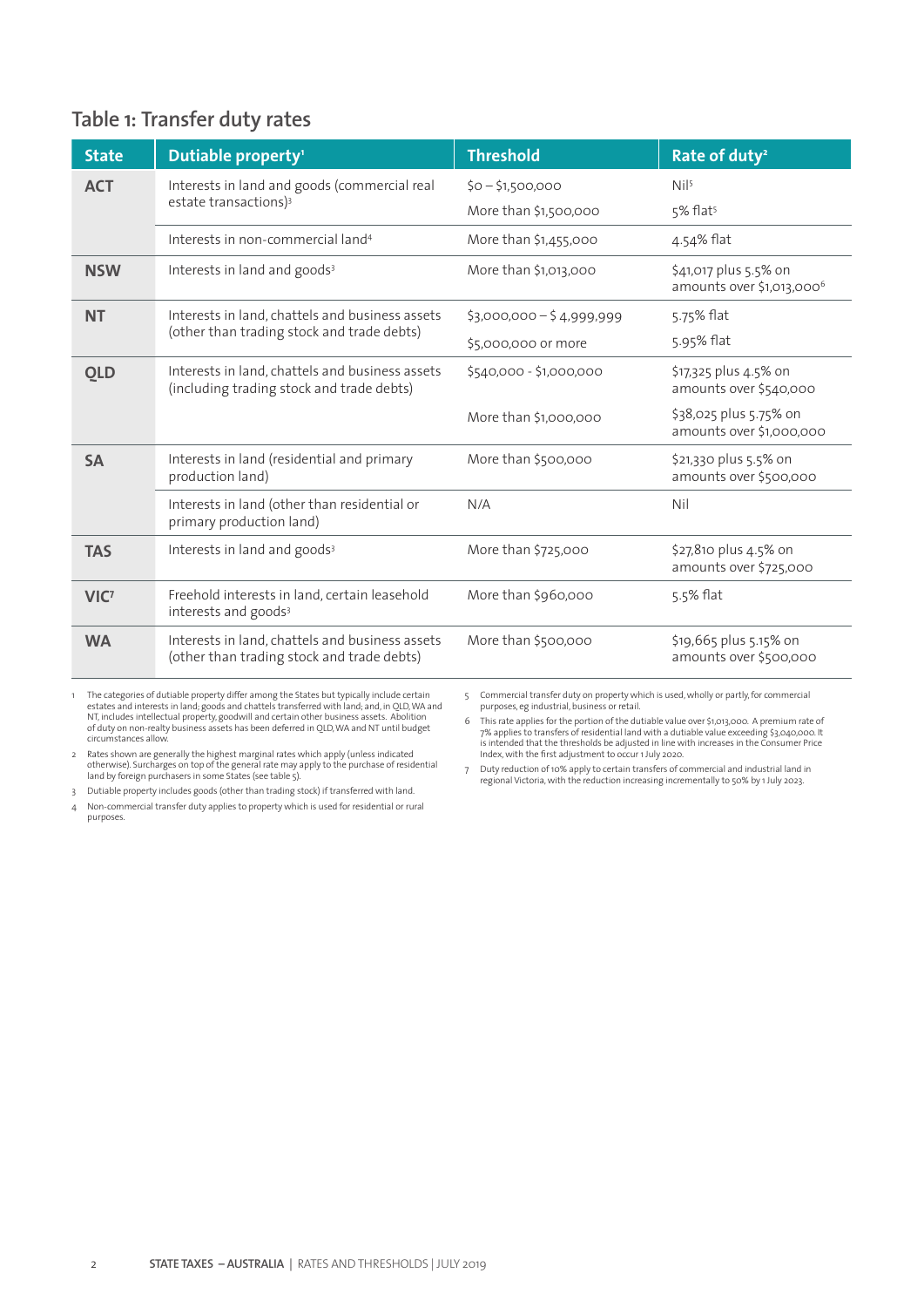| <b>State</b>     | Pre-association period <sup>1</sup> | <b>Pre-association exception</b><br>for New Co | Post-association period <sup>2</sup> |
|------------------|-------------------------------------|------------------------------------------------|--------------------------------------|
| <b>ACT</b>       | 12 months                           | Yes <sup>3</sup>                               | 12 months                            |
| <b>NSW</b>       | None                                | N/A                                            | None                                 |
| <b>NT</b>        | 3 years                             | Limited <sup>4</sup>                           | 3 years                              |
| <b>QLD</b>       | 3 years                             | Limited <sup>5</sup>                           | 3 years                              |
| <b>SA</b>        | None                                | N/A                                            | None <sup>6</sup>                    |
| TAS <sup>7</sup> | 12 months                           | Yes <sup>3</sup>                               | 12 months                            |
| VIC <sup>8</sup> | None                                | N/A                                            | None                                 |
| <b>WA</b>        | None                                | N/A                                            | 3 years                              |

1 This is the period prior to the dutiable transaction that the transferor and transferee must have been members of the same corporate group (subject to certain exceptions for newly incorporated companies and acquisitions of shelf companies). See column 2.

2 This is the period after the dutiable transaction that the transferor and transferee must remain members of the same corporate group in order to avoid a clawback of relief including, potentially, interest and penalties. There are exceptions to the post-association requirement in all jurisdictions, eg liquidation, public float.

3 The entities must have been members of the same corporate group since incorporation, unless New Co was acquired as a shelf company.

4 This is only if New Co is a subsidiary or parent corporation which was newly interposed.

5 This is only if New Co is the immediate subsidiary of the transferor.

6 There is a notification requirement if the parties cease to be associated with the parent company within 2 months of the dutiable transaction.

7 Unlike other jurisdictions, an application for exemption cannot be made prior to the transaction occurring.

8 The relief provides for a 90% concession of the duty otherwise payable.

### **Table 3: Time limits for stamping / payment**

| <b>State</b> | Period <sup>1</sup>                                                                                                                                                                                                                           |
|--------------|-----------------------------------------------------------------------------------------------------------------------------------------------------------------------------------------------------------------------------------------------|
| <b>ACT</b>   | Lodgement and payment 90 days after liability for duty arises (eg first execution of agreement) or, if<br>the instrument is to be registered with the registrar-general, payment is to be made within 14 days of<br>registration.             |
| <b>NSW</b>   | Lodgement and payment 3 months after liability for duty arises eg first execution of agreement.                                                                                                                                               |
| <b>NT</b>    | Lodgement and payment 60 days after liability for duty arises eg first execution of agreement.                                                                                                                                                |
| <b>OLD</b>   | Lodgement within 30 days after liability for duty arises eg execution of agreement, and payment usually<br>within 30 days of issue of notice of assessment. <sup>2</sup>                                                                      |
| <b>SA</b>    | If instrument executed in SA, within 2 months of execution; or if instrument executed outside SA, lodgement<br>and payment within 2 months after its receipt in SA or within 6 months after its execution, whichever period<br>first expires. |
| <b>TAS</b>   | Lodgement and payment 3 months after liability for duty arises eg completion of agreement.                                                                                                                                                    |
| <b>VIC</b>   | Lodgement and payment 30 days after liability for duty arises eg completion of agreement.                                                                                                                                                     |
| <b>WA</b>    | Lodgement within 2 months after liability for duty arises eg execution of agreement, and payment generally<br>within 1 month of issue of notice of assessment. <sup>3</sup>                                                                   |

1 In jurisdictions other than TAS and VIC the liability for duty arises on execution of agreements, not completion/settlement of agreements, regardless of conditions precedent or delay in completion/settlement.

3 Special rules may apply to the timing of the payment of duty in relation to certain conditional agreements.

2 This period may be extended for certain conditional agreements (refer to Public Ruling DA019.1.5). If the transaction is subject to self-assessment, payment must be made at the same time as lodgement.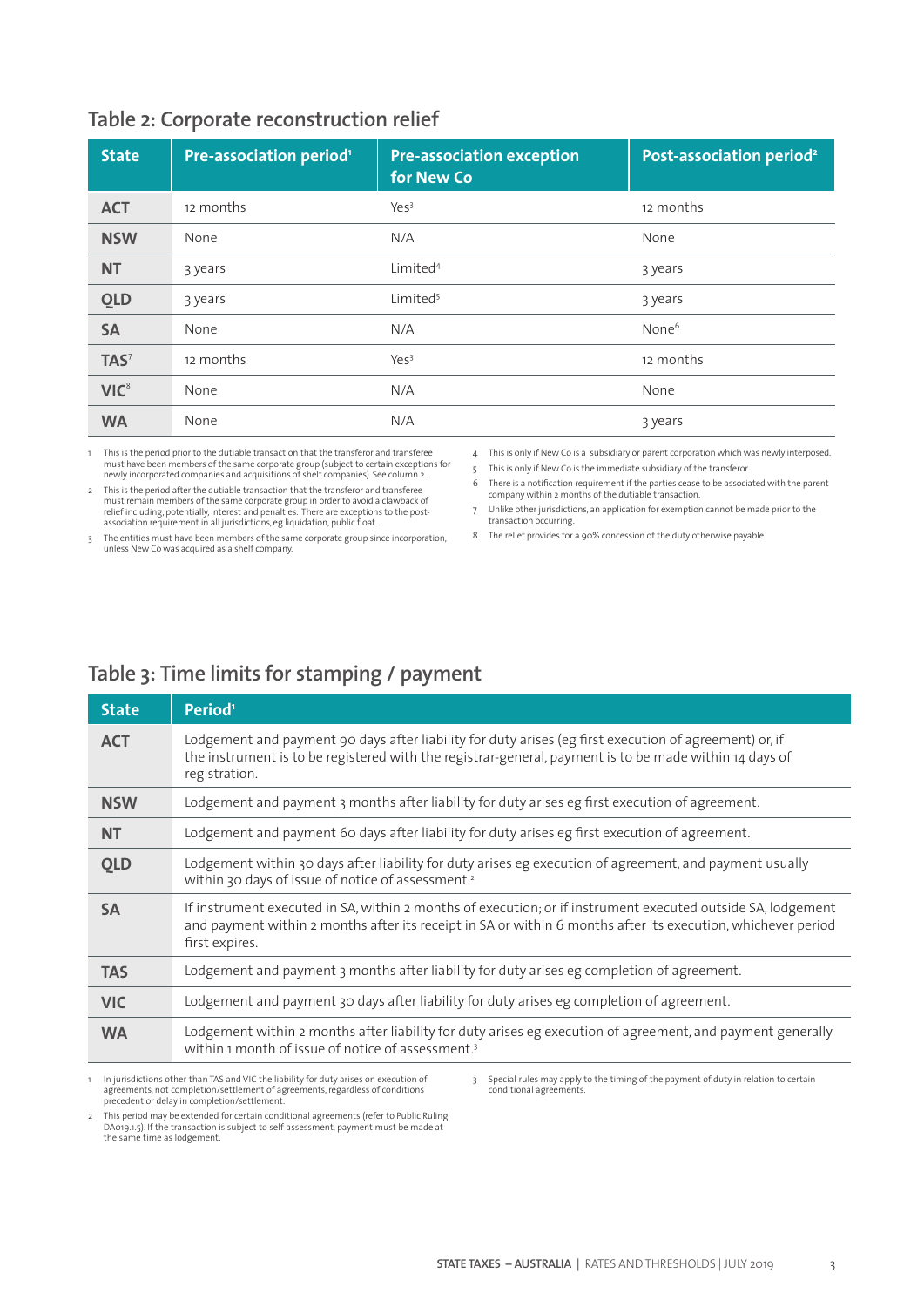| <b>State</b>    | <b>Local land holdings</b> | <b>Acquisition threshold</b>      |                |                     |                                                   | <b>Duty base</b>                      |                               |                                           |              |
|-----------------|----------------------------|-----------------------------------|----------------|---------------------|---------------------------------------------------|---------------------------------------|-------------------------------|-------------------------------------------|--------------|
|                 | value test                 | <b>Companies</b><br><b>Trusts</b> |                |                     |                                                   |                                       |                               |                                           |              |
|                 |                            | <b>Listed</b>                     | <b>Private</b> | <b>Listed</b>       | <b>Unlisted</b><br><b>Widely Held<sup>1</sup></b> | <b>Wholesale</b><br>Unit <sup>8</sup> | <b>Private</b><br><b>Unit</b> | Land and   Goods<br>Fixtures <sup>2</sup> |              |
| <b>ACT</b>      | Nil                        | N/A                               | 50%            | N/A                 | N/A<br>50%                                        |                                       | $\checkmark$                  | $\mathsf{x}$                              |              |
| <b>NSW</b>      | $$2,000,000^3$             | $90\%4$                           | 50%            | $90\%4$             | 50%<br>$90\%4$                                    |                                       | $\checkmark$                  | $\checkmark$                              |              |
| <b>NT</b>       | \$500,000                  | $90\%$ <sup>5</sup>               | 50%            | $90\%$ <sup>5</sup> | 50%                                               |                                       | $\checkmark$                  | X                                         |              |
| <b>QLD</b>      | \$2,000,000                | $90\%4$                           | 50%            | $90\%4$             | Trust acquisition duty applies <sup>6</sup>       |                                       | $\checkmark$                  | $\mathsf{x}$                              |              |
| SA <sub>7</sub> | Nil                        | 90% <sup>4</sup>                  | 50%            | $90\%4$             | $90\%4$                                           | 50%                                   |                               | $\checkmark$                              | $\mathsf{x}$ |
| <b>TAS</b>      | \$500,000                  | $90\%4$                           | 50%            | $90\%4$             | 50%<br>$90\%4$                                    |                                       | $\checkmark$                  | $\checkmark$                              |              |
| <b>VIC</b>      | \$1,000,000                | $90\%4$                           | 50%            | $90\%4$             | $90\%4$                                           | 50%                                   | 20%                           | ✓                                         | X            |
| <b>WA</b>       | \$2,000,000                | 90%                               | 50%            | 90%                 |                                                   | 50%                                   |                               | $\checkmark$                              | $\checkmark$ |

### **Table 4: Landholder duty (at transfer duty rates)**

1 There are differing requirements which must be satisfied in order to be considered as "widely held".

2 "Land" is defined and varies between jurisdictions. Duty extends to items which are not "fixtures" at law in some jurisdictions.

3 For freehold interests in land the unimproved land value needs to be \$2m or more. No threshold applies where the land is "residential land" and the acquirer is "foreign" (see table 5 below).

4 Duty applies at a concessional rate of 10% of the duty otherwise payable. However, duty will apply at the general rate in VIC if the entity has been listed for less than 12 months or, in the case of a widely held trust, it has satisfied the definition of that

term for less than 12 months at the date of the relevant acquisition. Further, in Victoria the initial listing and offer to the public of a company or trust attracts duty at the concessional rate of duty.

5 The threshold may be 50% for a "merger vesting" of shares or units.

6 Duty is imposed independently of the landholder duty regime on trust creations, acquisitions and surrenders where the trust directly or indirectly holds any dutiable property. No value threshold applies and no acquisition threshold applies to changes in interests in certain "private" unit trusts.

7 "Landholdings" are limited to residential land and primary production land.

8 Various requirements must be satisfied in order to qualify as a wholesale trust.

# Table 5: Transfer duty – foreign purchaser residential land stamp duty surcharges<sup>1</sup>

| <b>State</b> | <b>Surcharge rate</b>                                                 |
|--------------|-----------------------------------------------------------------------|
| <b>NSW</b>   | 8%                                                                    |
| QLD          | 7%                                                                    |
| <b>SA</b>    | 7%                                                                    |
| <b>TAS</b>   | Residential: 3% <sup>2</sup><br>Primary production: 0.5% <sup>3</sup> |
| <b>VIC</b>   | 8%                                                                    |
| <b>WA</b>    | $7\%4$                                                                |

The surcharge applies to any dutiable transaction where a foreign purchaser acquires land and is in addition to the normal transfer duty rate. The surcharge also applies for relevant<br>acquisitions by foreigners in landholde

2 In accordance with the 2019-20 State Budget it is intended that this rate increase to 7% from 1 January 2020.

3 In accordance with the 2019-20 State Budget it is intended that this rate increase to 1.5% from 1 January 2020.

4 In effect from 1 January 2019 and applies to residential property.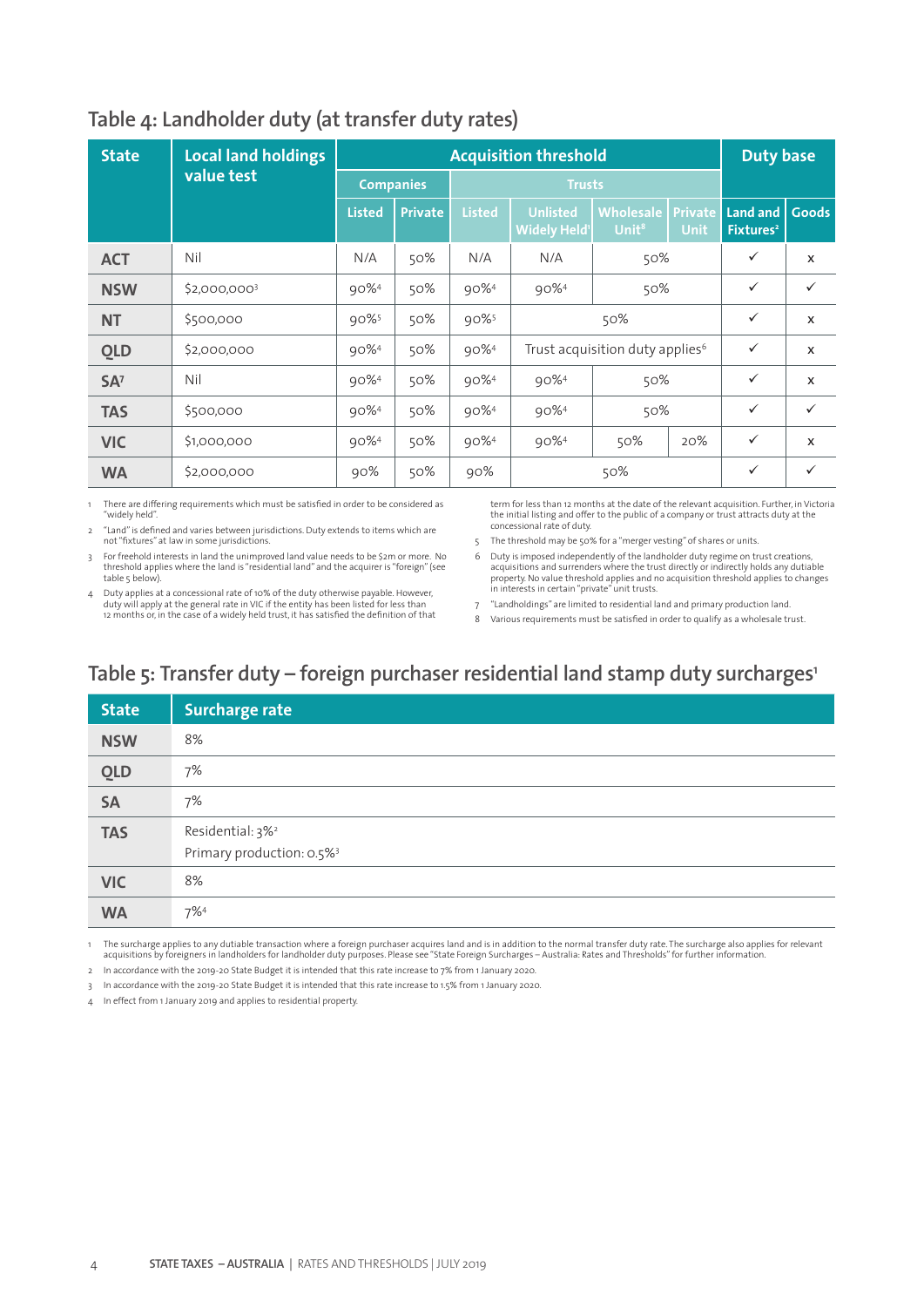# Table 6: Lease premium duty<sup>1</sup>

| <b>State</b> | <b>Application</b>                                                                                                                                                                                                                                                                      |
|--------------|-----------------------------------------------------------------------------------------------------------------------------------------------------------------------------------------------------------------------------------------------------------------------------------------|
| <b>ACT</b>   | Duty applies to the grant or transfer of a "commercial lease" where a premium is paid that<br>exceeds the determined threshold of 25% above market rent over the term of the lease (see<br>revenue circular DAA015.1).                                                                  |
| <b>NSW</b>   | Duty applies to a lease of land in NSW or an agreement for a lease of land in NSW in respect<br>of which a premium is paid or agreed to be paid. A premium in respect of a lease entered<br>into pursuant to an option, includes an amount paid or payable for the grant of the option. |
| <b>NT</b>    | Duty is payable on the grant of a lease if a premium is paid in addition to or instead of rent.<br>Duty is calculated on the amount or value of the premium.                                                                                                                            |
| <b>QLD</b>   | Duty applies to the grant of a lease if a premium, fine or other consideration is paid on<br>the lease. The dutiable value of a lease includes the consideration or value of any movable<br>chattels taken over by the lessee.                                                          |
| <b>SA</b>    | Duty applies to consideration paid or agreed to be paid, other than rent reserved, on a lease.                                                                                                                                                                                          |
| <b>TAS</b>   | Duty applies to the grant, transfer or surrender of a lease where premiums of more than<br>\$3,000 are paid for or in connection with the lease.                                                                                                                                        |
|              | Duty applies on the grant or a transfer/assignment of a lease for which any consideration<br>(other than rent reserved) is paid or agreed to be paid either in respect of the grant or the<br>transfer/assignment of the lease or in respect of:                                        |
|              | • a right to purchase the land or a right to a transfer of the land;                                                                                                                                                                                                                    |
|              | • an option to purchase the land or an option for the transfer of the land;                                                                                                                                                                                                             |
| <b>VIC</b>   | • a right of first refusal in respect of the sale or transfer of the land; or                                                                                                                                                                                                           |
|              | • any other lease, licence, contract, scheme or arrangement by which the lessee or<br>transferee obtains any right or interest in the land the subject of the lease, other than the<br>leasehold estate.                                                                                |
|              | The amount of duty payable is set by reference to the greater of the consideration and the<br>unencumbered value of the land.                                                                                                                                                           |
| <b>WA</b>    | Duty applies to a lease if consideration is paid, or agreed to be paid by the lessor for the<br>grant or surrender of the lease.                                                                                                                                                        |

1 Duty is imposed on premiums for leases at transfer / conveyance rates (see Table 1). Lease duty on rents (not being premiums) has been abolished in all States and Territories. Foreign<br>surcharges may also apply to premium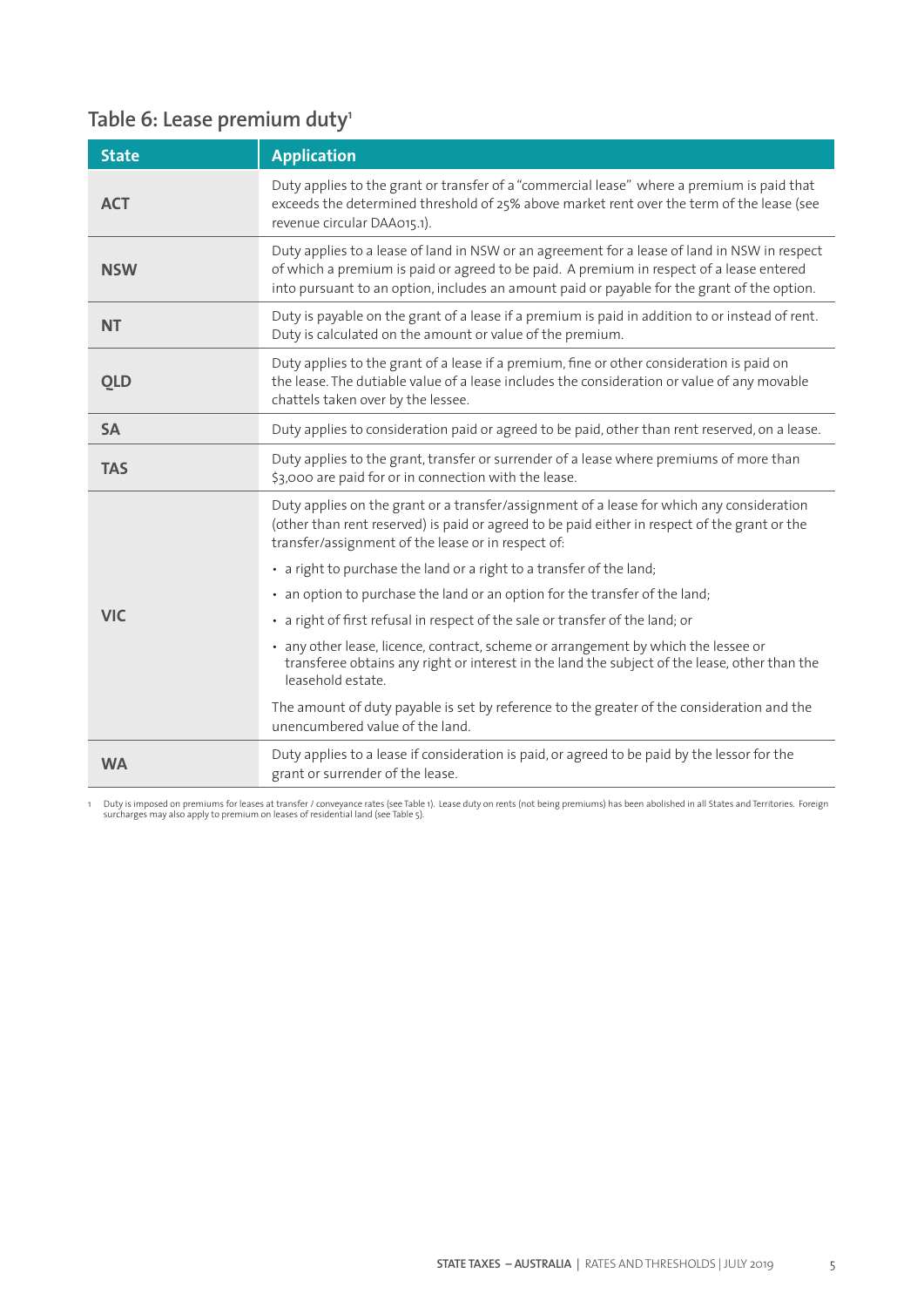### **Table 7: General insurance duty1**

| <b>State</b>        | <b>Rate on all premiums</b> | <b>Type</b>                                                                     |
|---------------------|-----------------------------|---------------------------------------------------------------------------------|
| ACT <sup>2</sup>    | N/A                         | N/A                                                                             |
| NSW <sup>3</sup>    | 9%                          | Type A (other than Type B & C) <sup>4</sup>                                     |
|                     | 5%                          | Type B (disability income, motor vehicle and other)                             |
|                     | 2.5%                        | Type C (crop and livestock) before 1 January 2018 <sup>5</sup>                  |
| OLD <sup>6</sup>    | 9%                          | Class 1 (all other than class 2 or CTP insurance)<br>Class 2 (includes riders)7 |
| <b>SA</b>           | 11%                         | All general insurance                                                           |
| VIC, WA, TAS and NT | 10%                         | All general insurance                                                           |

1 General insurance can include life riders to general insurance policies in some jurisdictions, depending on the nature of the life rider.

2 Insurance duty has been abolished in the ACT for policies entered into on or after 1 July 2016.

3 Certain small businesses are exempt from some insurance duties from 1 January<br>2018 (eg, commercial vehicle insurance, commercial aviation insurance, occupational<br>indemnity insurance, product and public liability insuran

4 Lenders mortgage insurance duty is abolished for premiums in relation to insurance paid on or after 1 July 2017.

5 Crop and livestock insurance duty is exempt from duty and are not types of general insurance, if effected or renewed on or after 1 January 2018.

6 For accident insurance, duty of 5% of the net premium applies, and for CTP insurance a flat rate of \$0.10 applies per policy.

7 Class 2 general insurance refers to general insurance for, or relating to, professional<br>indemnity, personal injury to a person relating to the person's travel on an aircraft, a<br>motor vehicle (other than CTP insurance) or a life insurance rider.

### **Table 8: Life insurance duty**

| <b>State</b>            | Temporary / term              | <b>Trauma / disability</b><br>income                                            | <b>Group</b>                                                                         | <b>Other</b>                   |
|-------------------------|-------------------------------|---------------------------------------------------------------------------------|--------------------------------------------------------------------------------------|--------------------------------|
| <b>NSW</b>              | 5% of first year's<br>premium | 5% of all premiums                                                              | 5% of first year's<br>premiums (and for<br>succeeding years for<br>additional lives) | Approx. 0.1% of sum<br>insured |
| <b>QLD and TAS</b>      | 5% of first year's<br>premium | Other, approx., at highest rates on sum insured:<br>$-$ OLD 0.1%<br>$-TAS$ 0.1% |                                                                                      |                                |
| <b>SA</b>               | 1.5% of all premiums          |                                                                                 |                                                                                      |                                |
| ACT, NT, Vic,<br>and WA | N/A                           |                                                                                 |                                                                                      |                                |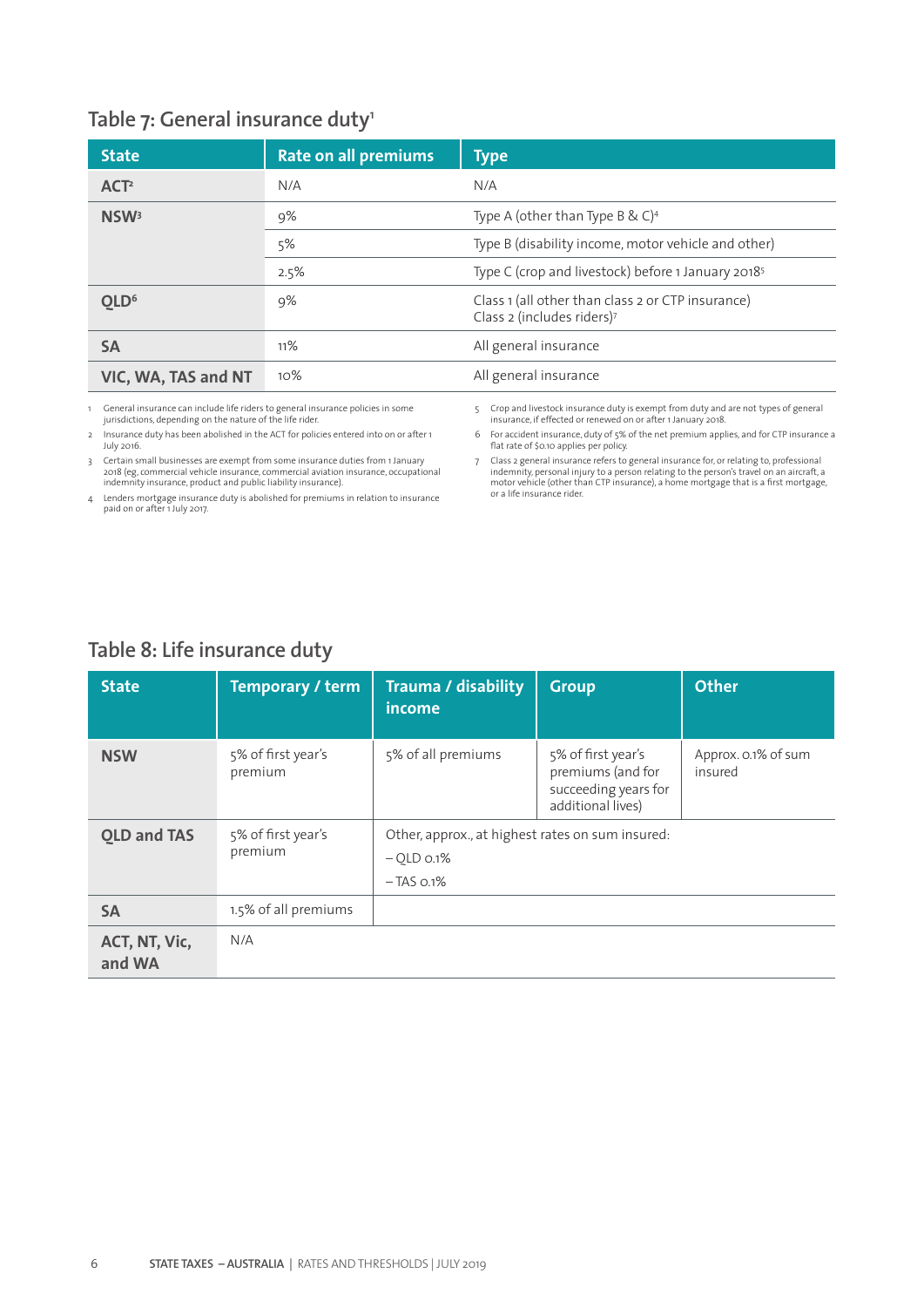| <b>State</b> | General land tax rate <sup>1</sup>                                                                                        | <b>Surcharge land tax rate</b>                                                                                            | <b>Liability date</b>                                           |
|--------------|---------------------------------------------------------------------------------------------------------------------------|---------------------------------------------------------------------------------------------------------------------------|-----------------------------------------------------------------|
| <b>ACT</b>   | Fixed charge of \$1,203 plus valuation<br>charge up to 1.1% on 3 year average<br>unimproved value of the residential land | 0.75% on all residential land<br>owned by foreign persons                                                                 | Midnight on 1 July, 1 Oct,<br>1 Jan and 1 April in each<br>year |
| <b>NSW</b>   | 2% for land valued \$4,231,000 and more                                                                                   | 2% on all residential land owned<br>by foreign persons                                                                    | Midnight on 31 December<br>each year                            |
| <b>NT</b>    | N/A                                                                                                                       | N/A                                                                                                                       | N/A                                                             |
| <b>QLD</b>   | For companies, trustees or absentees,<br>freehold land of \$10m or more: \$175,000<br>plus 2.75%                          | 2% on freehold land owned by<br>foreign persons                                                                           | Midnight 30 June<br>each year                                   |
| <b>SA</b>    | Land value over \$1,231,000: \$12,526 plus<br>$3.7\%4$                                                                    | N/A                                                                                                                       | Midnight 30 June<br>each year                                   |
| <b>TAS</b>   | Land value of \$350,000 and over:<br>\$1,837 plus 1.5%                                                                    | N/A <sup>2</sup>                                                                                                          | Midnight on 1 July<br>each year                                 |
| <b>VIC</b>   | Land value of \$3m and over: \$24,975<br>plus 2.25%                                                                       | 1.5% on all land owned by<br>absentee owners (2% from<br>1 Jan 2020)                                                      | Midnight on 31 December<br>each year                            |
|              |                                                                                                                           | 1% on all residential land<br>in Melbourne's middle and<br>inner suburbs left vacant for<br>6 months or more <sup>3</sup> |                                                                 |
| <b>WA</b>    | Land value over \$11m: \$186,550<br>plus 2.67%                                                                            | N/A <sup>5</sup>                                                                                                          | N/A                                                             |

# **Table 9: Land tax and surcharge land tax rates**

1 Rates shown are generally the highest marginal rates which apply.

2 In accordance with the 2019-20 State Budget, it is intended that a land tax surcharge apply to foreign ownership of residential and primary production land with effect from 1 July 2020.

3 Land that was exempt from land tax but ceases to be exempt is subject to a one off special land tax rate of 5%. For absentee owners, the special land tax rate is 6.5%. Growth Area<br>Infrastructure Contributions (GAIC) may

4 In accordance with the 2019-20 State Budget, the top land tax rate for the value of ownerships above \$5m is intended to be progressively reduced by 0.1% each year from 3.6% on 1 July 2020 to 2.9% from 1 July 2027.

5 A metropolitan region improvement tax rate of 0.14% applies to property located in the metropolitan area.